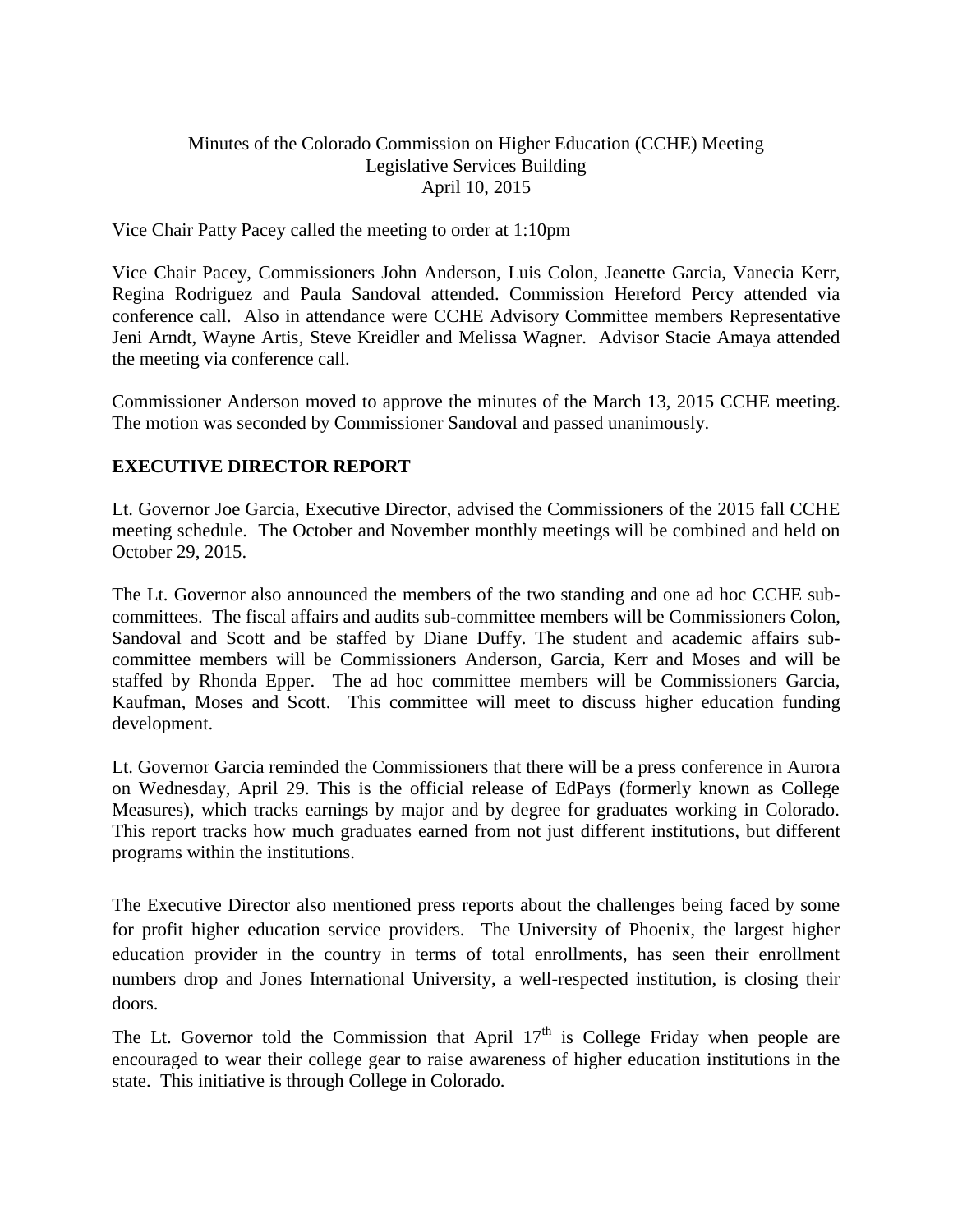### **COMMISSIONERS AND ADVISOR REPORTS**

Commissioner Anderson reported that he was invited to a dinner with the members of the Ft. Lewis College Board of Trustees. Among the topics discussed were college readiness, remedial education and supplemental academic instruction

Wayne Artis informed the Commissioners that there will be a two year/four year faculty conference on April  $24<sup>th</sup>$  where revising the gtPathways matrix will be discussed.

Advisor Wagner reported that on May 15<sup>th</sup> there will be a Career Expo held for  $8<sup>th</sup>$  graders, to look at post-secondary choices, including going to college, enrolling in trade schools or joining the military.

## **PUBLIC COMMENT**

Frank Waterous, senior policy officer for the Bell Policy Center, reemphasized the Bell Policies' support for the HB1319 funding model but noted that the Center strongly disagrees with the changes made to the HB 1319 model by the Joint Budget Committee during this year's FY2015- 16 budget appropriations process. Specifically, they oppose the removal of the Underrepresented Minority (URM) weights from both the Role & Mission and Performance components of the model. They believe that HB1319's purpose was to create a model that not only changes the way in which the funding is allocated to our public post-secondary institutions but also ensures that this funding results in increased access and success for all of our students. One of the strengths of the model adopted by the Commission was its intentional alignment with, and clear reflection of, the statewide goals articulated in the Master Plan.

The Bell Policy Center believes that if Colorado truly wishes to "increase the diversity of students on our campus to better reflect Colorado's current populations" as the Master Plan recommends, then it is imperative that the newly implemented outcomes-based funding allocation model explicitly include measures directly supporting and incentivizing increased underrepresented minority student access and success. The Center urges the Commission, department staff and the Funding Allocation Model Expert Team (FAMET) to work with the JBC to develop mutually acceptable URM-specific weights for inclusion in the model for future budget years.

#### **CONSENT ITEMS**

**Recommend Approval of Bachelor of Fine Arts Degrees in Theatre Arts and Dance at Colorado Mesa University** – Dr. Ian Macgillivray

**Recommend Approval of Professional Science Master's in Environmental Geosciences at University of Northern Colorado** – Dr. Ian Macgillivray

**Recommend Reauthorization of Educator Preparation Unit at Colorado State University –** Dr. Robert Mitchell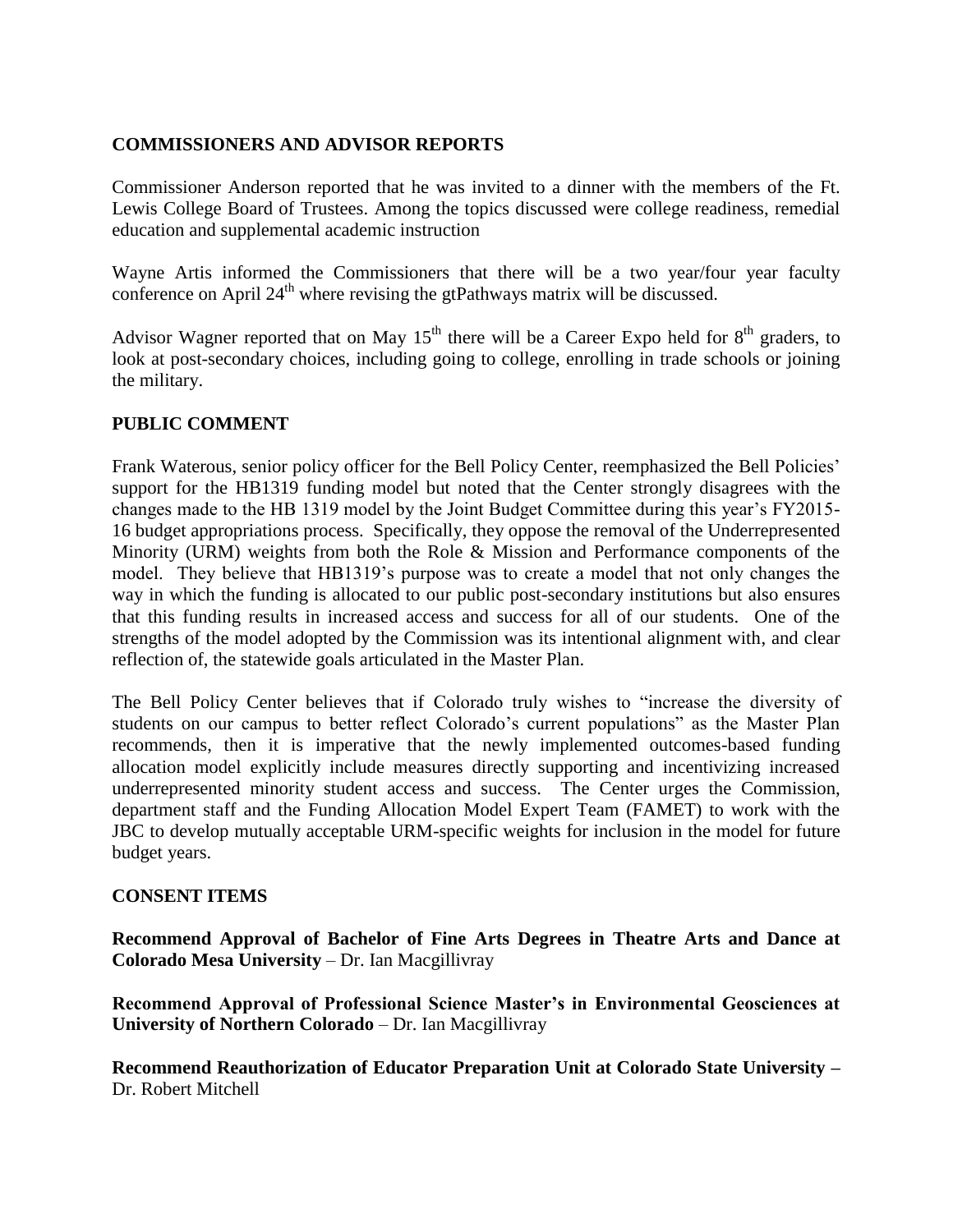**Two-Year Cash Funded Capital Program List Amendment – Colorado Mesa University –** Andrew Rauch

**Two-Year Cash Funded Capital Program List Amendment Colorado State University – Fort Collins –** Andrew Rauch

Commissioner Rodriguez moved to approve the consent items A though E. The motion was seconded by Commissioner Colon and unanimously passed.

### **DISCUSSION ITEMS**

**FY 2015-16 Budget Update –**Tonya Covarrubias, Lead Finance Officer, told the Commission that the Joint Budget Committee (JBC), based on the revenue forecast of March  $18<sup>th</sup>$ allocated \$66.6 million for the operating budget to our public institutions. Of that amount, \$59.3 million ran through the HB 1319 model. \$4.8 million was used to get every institution up to 10 percent and there was an 11 percent increase for the local district colleges, the area vocational schools and the specialty programs at the University of Colorado and Colorado State University.

Additionally, she told the Commission there was \$15.2 million added to financial aid. The URM was removed from the model and the weights for Pell grants were increased to thirteen percent on the Role & Mission side with a \$1.6 million bonus on the completion side, raising the institutions levels close to the amount before the URM was removed.

Included in the budget was also a \$4 million allocation to the Colorado Opportunity Scholarship Initiative (COSI). Commissioner Garcia asked to be put in touch with the Deputy Director of COSI to discuss possible ways to raise more money for COSI.

**Update on Cost Driver Study, Development of New Tuition Policies, and Funding Allocation Model 2.0** – Diane Duffy, Chief Financial Officer, explained the purpose of the cost driver study was to: 1) explain the costs of educating students in the context of overall institutional expenditures: and 2) explain the financing of the costs, including tuition pricing and strategies, putting both state financing and tuition revenues in the context of overall institutional revenues. The cost driver analysis team is structured in two parts: 1) reviewing and recommending necessary improvements to the primary sources of cost information; and 2) develop a "predictive" model of costs using analysis provided by the National Center for Higher education Management Systems (NCHEMS) to develop predicted costs for each institution and to compare the predicted to the actual costs. The cost driver analysis team has met four times and two of the deliverables from the team will be a report describing the principal cost drivers at different institutions and automating that budget report to make the data more usable.

Todd Haggerty, Lead Finance Analyst, explained that in HB 1319 there is a charge to the Commission to submit tuition policies that ensure both accessible and affordable higher education for residents by November 1, 2015. The agenda item provided background material of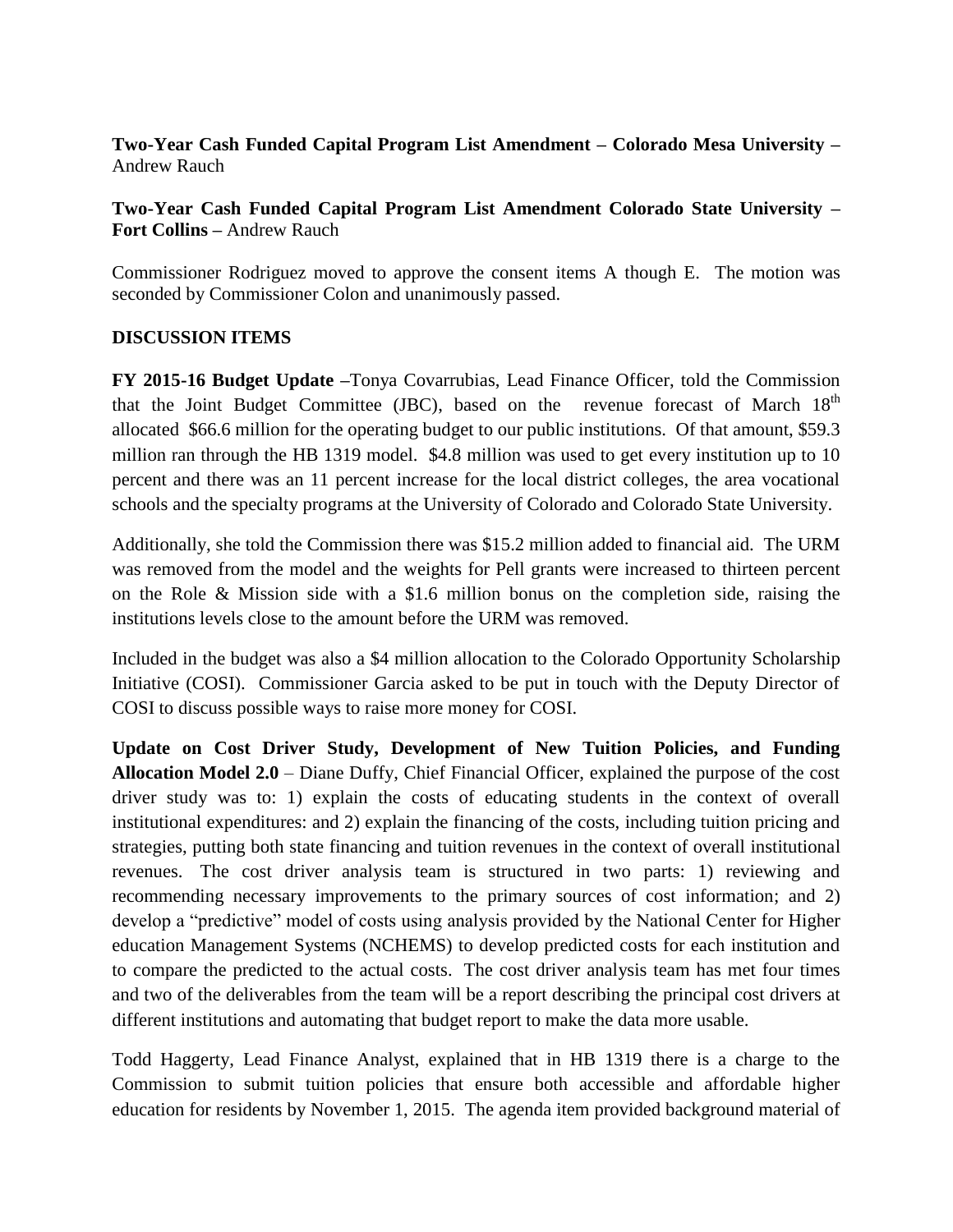how tuition has been studied in Colorado the past year. At the May CCHE meeting there will be a tuition policy white paper that looks at the policies that are in place and at practices from other states to provide the Commissioners a document that can inform and educate throughout the process all of the strategies, goals and plans that lead to a solid tuition policy that can then be accepted by the general assembly in the coming year.

Mr. Haggerty also told the Commission that CDHE and CCHE will again engage in an inclusive and collaborative process to discuss the development and implementation of any needed modifications. This will include the reformation of the Funding Allocation Model Expert Team (FAMET). This team will meet monthly and will work with the Fiscal Affairs and Audit Committee to discuss any recommended changes to the funding allocation model. The agenda item provided a calendar of all of the dates of these processes up to the November  $1<sup>st</sup>$  deadline.

**Legislative Update** – Kachina Weaver, Chief Legislative Officer, provided an update on the 2015 Legislative Session. She told the Commission that there are many bills relating to academic standards and testing and provided the Commissioners with a copy of the report from the HB 1202 commission, as well as the summary of HB 1323 bill to read. Specifically, she discussed: HB 1294, one of the department's priority bills, aligning state statutes with the federal law with regard to how veterans' benefits are treated in Colorado and expands who is eligible under the GI benefits - this bill has passed in the House and is expected to pass in the Senate; SB 255 sweeps \$20 million out of the severance tax fund and puts it into the general fund which helps to prop up certain areas of the budget - this bill has passed both the House and the Senate; HB 1270, the Pathways in Technology Early College High School, establishes a fifth year program in which high school students can do an extra year and potentially a second extra year and receive, at a minimum, an associate's degree and also potentially a certificate - this bill has passed the House and is in committee in the Senate; HB 1274 establishes new career pathways and enhances tools accessible to high school students to help them access information they need to identify a potential career, what the educational opportunities are, what the income potential is, and what the job opportunities are once they complete that program - this bill is still in House committee; HB 1275 expands what is allowable under the concurrent enrollment to also include apprenticeships and internships, which ties in with the prior learning assessments - this bill is also in House committee; HB 1027, the In State Tuition American Indian Tribes Ties, is still pending in the House while the sponsor works to bring the fiscal note down. Like the ASSET bill, there would be an influx of students in to our Colorado institutions that would negate some of the losses; HB 1314 is the K12's version of the HB 1319. It is currently in House committee; HB 1264 would allow homeless people to "rest" in public places and public buildings. This is a concern for the public institutions of higher education and the safety of their students. This bill is in House committee; HB 1326 would prohibit the consideration of the accreditation status of a school district when evaluating first–time freshman students for admission. The department has asked the sponsor to narrow down this expansive bill, if possible.